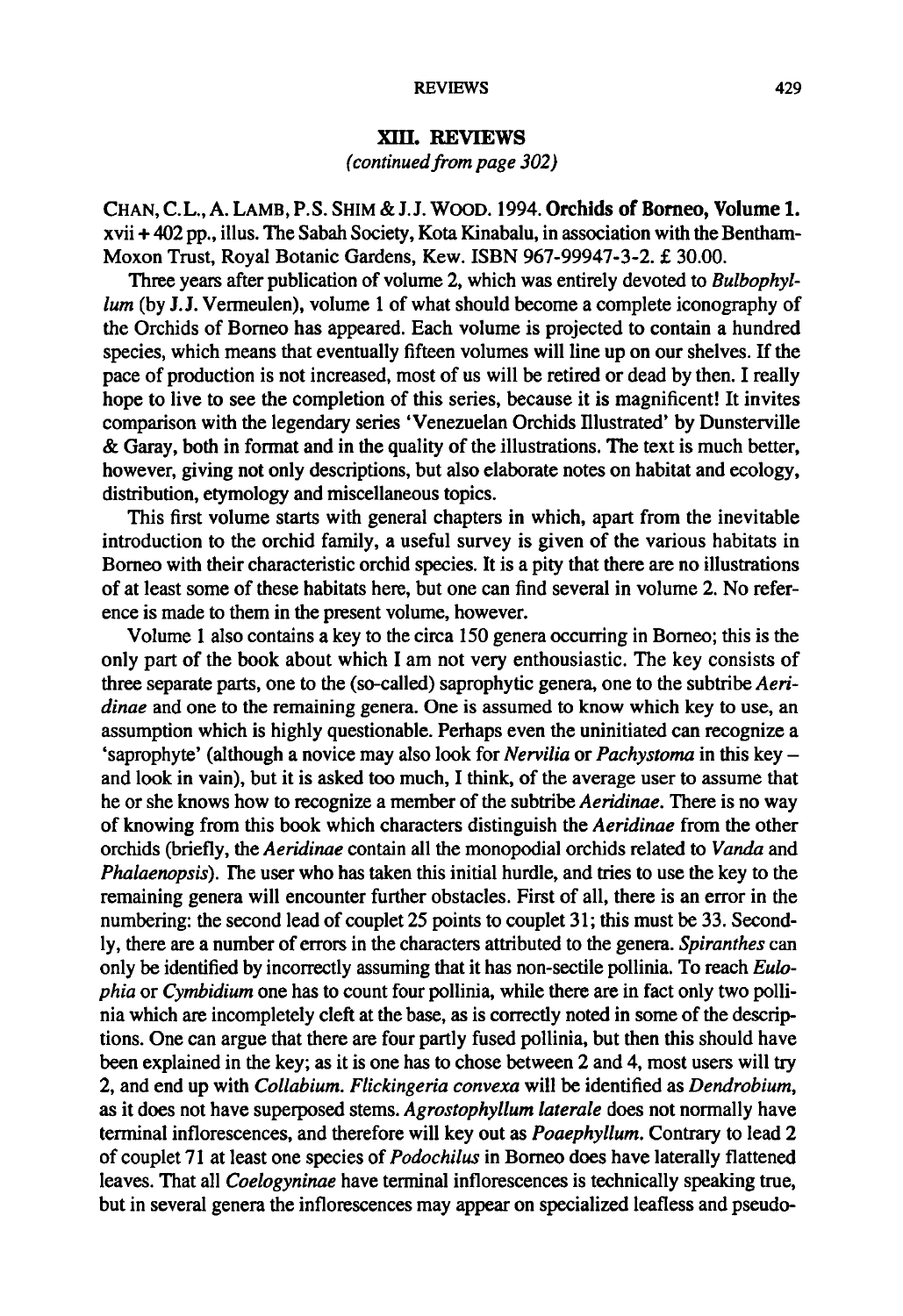bulb-less shoots which most users of the key will probably interpret as being lateral inflorescences; these users will then not be able to identify to genus such <sup>a</sup> common Borneo orchid as Coelogyne swaniana.

The main part of this book consists of line drawings and descriptions of 100 species in <sup>44</sup> genera. This part leaves very little, if anything, to be desired. The quality of the drawings ranges from good to superlative (the latter by Chan Chew Lun), and the text is excellent. As far as I can see all species are correctly named, with two exceptions noted. The species here identified as *Pristiglottis hasseltii* is in my opinion  $P$ .  $hydro$ cephala (J.J. Sm.) Cretz. & J.J. Sm. and Liparis latifolia (Blume) Lindl. is based on <sup>a</sup> later homonym (Malaxis latifolia Blume not J.E.Sm.) and therefore illegitimate; it should probably be called L. robusta Hook. f.

There are new species in the genera Acanthephippium, Bulbophyllum, Ceratochilus, Dendrobium, Nephelaphyllum, and Phaius, and there is <sup>a</sup> new genus, Spongiola, <sup>a</sup> member of the subtribe Aeridinae, with a single endemic species. An identification list, a glossary, and an index conclude this beautiful book.  $- A$ . Schuiteman.

GREEN, P.S., in A.E. Orchard & A. J.G. Wilson (Eds.)- 1993. Flora of Australia 50. Oceanic Islands 1. Austr. Gov. Publ. Serv. Canberra, xxiii <sup>+</sup> <sup>681</sup> pp., illus. ISBN 0-664-29385-3, -23984-5 (paperback), Au\$ 64.95 and 54.95, resp.

In this first part, that appeared after the second, the flora (702 taxa) and vegetation of Norfolk and Lord Howe Islands are treated. The volume is dedicated to Dr. R.D. Hoogland in honour of his achievements in the knowledge of this flora. When I showed him my copy it came as <sup>a</sup> very happy surprise to him. It came just in time, because he died a few months later.

The volume was nearly entirely written by Green, who must be congratulated with the result, which is emphasized by the clear layout.

After a brief discussion on the history of these islands, the vegetation past and present, and species lists, keys to the families, genera, and species are given. The taxa are provided with a brief synonymy, typification, bibliography, references to illustrations, diagnoses, occurrence and provenance when introduced, and some voucher specimens.

The glossary at the end is an expansion of that provided in volume 1 and should come in very useful also in teaching descriptive botany of vascular plants. — J. F. Veldkamp.

HARRIMAN, N.A. (Ed.)- Gramineae. In: M.D. Dassanayake, F.R. Fosberg & W.D. Clayton (Eds.). 1994. A revised handbook to the Flora of Ceylon 8.  $v + 458$  pp., not illus. Amerind Publishing Co., New Delhi (for India, Sri Lanka), no ISBN, price unknown, and Balkema, Rotterdam/Brookfield (world), ISBN 90-6191-552-X. Dfl. 120.00.

It is not the custom to review publications not directly pertaining to the Malesian flora. However, as most of the lowland species of grasses have <sup>a</sup> wide distribution from Africa through India to Malesia and beyond, the value is surpassing the geographical limits of this flora. Firstly, the present work is <sup>a</sup> thorough updating of a previous treatment of the grasses for Sri Lanka by Seneratna, 'Grasses of Ceylon' (1956). Secondly, by having descriptions, it is <sup>a</sup> useful companion to Bor's 'Grasses of Burma, Ceylon, India and Pakistan' (1960).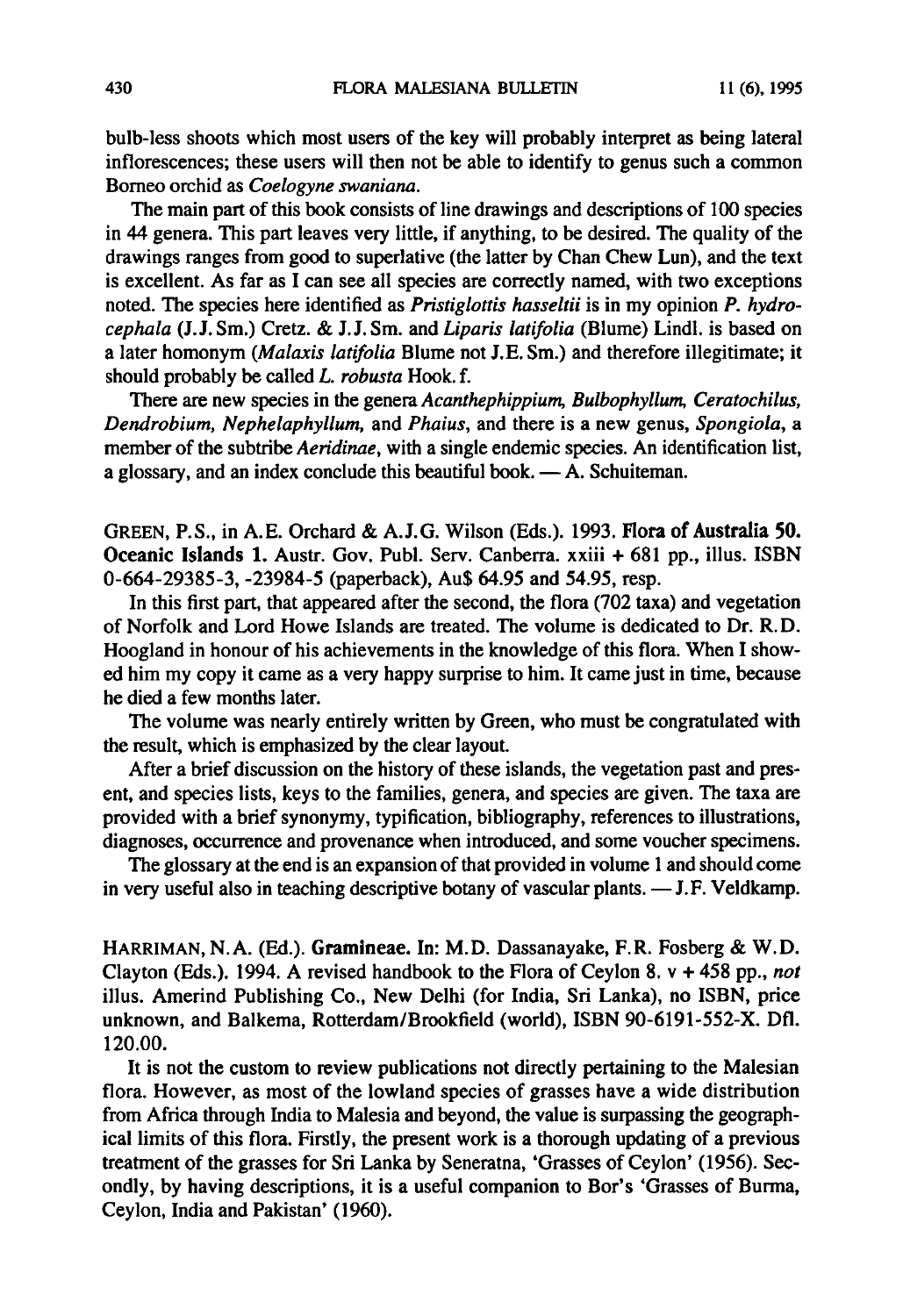## REVIEWS 431

It is <sup>a</sup> compilation of contributions by various authors (W. D. Clayton, G. Davidse, F. Gould, M. Lazarides, T.R. Soderstrom), causing <sup>a</sup> rather variable 'flavour and phrasing' retained as best as possible by the final editor.

First of all, it is <sup>a</sup> pity that, like its 7 predecessors, no index to names is provided. The taxa are arranged alphabetically, and if the currently accepted names are known, easy to find. However, many botanists, especially in India, only have Hooker's treatments in the Flora of British India (1896-1897) and in Trimen, Handbook of the Flora of Ceylon (1900), and works based on that. In the past century many changes have taken place, and then the names are not so easy to retrieve, e.g. Eleusine verticillata is now Acrachne racemosa, Dichanthium polyptychon is Andropogon polyptychos, Indocalamus spp. and Chimonobambusa densifolia are now Arundinaria spp. Teinostachyum attenuata is Davidsea, Eremopogon foveolatum is Dichanthium foveolatum, etc.

Perhaps due to the various dates on which the treatments were made, there is <sup>a</sup> lack of references to recent revisions. To take mine and my student's as examples: Brachypodium (Veldkamp et al., 1989), Deyeuxia (Korthof & Veldkamp, 1985; which would perhaps have caused the new species Calamagrostis srilankensis to be placed in that genus), Cynodon (Nowack, 1992, where C. arcuatus is reduced to C. radiatus), Digi $taria$  (Veldkamp, 1973;  $D.$  radicosa is a good species and not a synonym of  $D.$  ciliaris; here I have given <sup>a</sup> synonymy much more extensive and up-to-date than Bor's, 1960; Panicum adscendens was placed in Digitaria by both Seneratna and Bor; D. wallichiana has <sup>a</sup> curious disjunct distribution, occurs also in Java and Bali). One may dispute the union of Diplachne with Leptochloa, but in the first place  $D$ . fusca surely must be called D. malabarica(Veldkamp, 1971), <sup>a</sup> name not even mentioned. Reference, even when the decisions were not accepted, should have been made to the reduction of Hackelochloa and Heteropholis to Mnesithea (Veldkamp et al., 1986; only M. laevis var. laevis in Sri Lanka), and under *Heteropholis* to the revision by Koning et al. (1983). *Ischaemum* indicum is I. ciliare as the basionym Phleum indicum turned out to be Polytrias indica (Veldkamp, 1991), which may well occur in Sri Lanka as it is so widely cultivated. Paspalum (Koning & Sosef, 1985; only P. scrobiculatum var. bispicatum occurs in Sri Lanka). Phragmites karka is P. vallatoria(Veldkamp, 1992). Sporobolus (Baaijens & Veldkamp, 1991, where it also is shown that Thysanolaena maxima should be called T. latifolia) Zoysia Goudswaard (1980; I would not be surprised if Z. matrella var. pacifica was cultivated in SriLanka).

Gould should have referred to his own revision of Garnotia (1972). Under Heteropogon Deshpande (1990) might have been mentioned. Under *Ichnanthus* Stieber (1987: I. vicinus reduced to I. pallens). Under Oplismenus Scholz (1981). Stenotaphrum was treated by Sauer (1972). Tragus by Anton (1981). And so on.

It may be noted that there are two editions of this work, differing in publisher, cover, and quality of paper. I am informed that they were simultaneously printed and that the Balkema edition arrived a few months later in the Netherlands by ship. The Amerind edition (April 1994) presumably has priority.

It is a pity that there are no illustrations at all. At least some might have been gleaned from the Kew and Smithsonian archives.

Notwithstanding these grumbles, an important contribution to the knowledge of the grasses of Southeast Asia has been made, which should be useful to agrostologists worldwide— J.F. Veldkamp.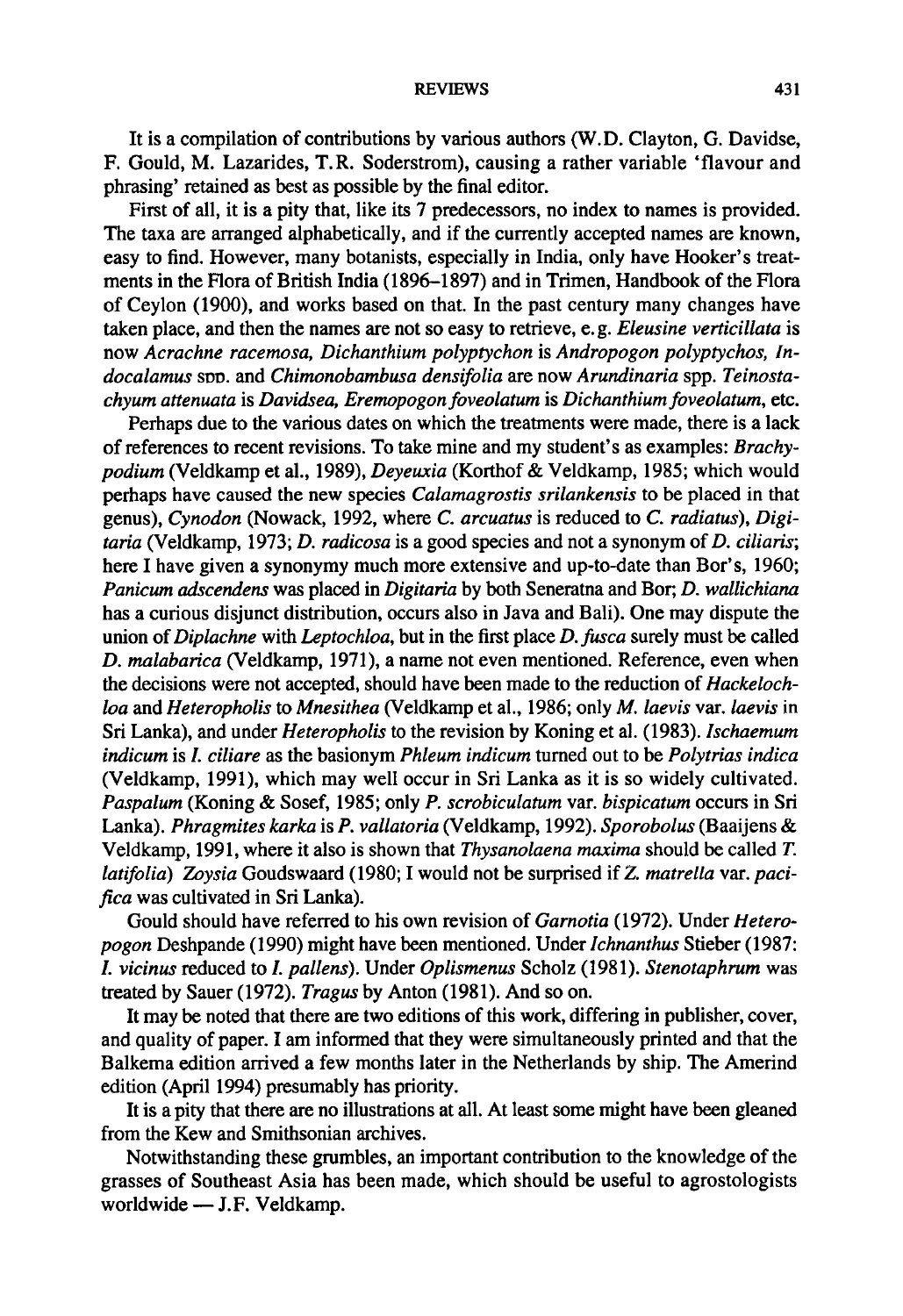NEWMAN, M.F., P.F. BURGESS & T.C.WHITMORE. 1995. Manuals of Dipterocarps for Foresters – Singapore. ix + 93 pp., illus, 1 MS/DOS 2HD diskette. ISBN  $\overline{1}$ -872291-31-7.

First part of a series intended to cover the c. 260 rain forest species that are commercially exploited for timberas well as other big trees that have potential. Identification is from forest characters of buttress, bole, bark, slash, and leaf. Based as far as possible on these keys are given, followed by forest and botanical descriptions. 95 characters, incl. floral and fruiting ones, are given for the 22 Singapore taxa. Since the sources are the DELTA-like Pankhurst files consistency of the descriptions would have been expected. In detail they are not, characters mentioned for one species not given for another in the same genus. Each species is provided with <sup>a</sup> plate showing leaves and fruits, while there are also some photographs of barks. The diskette contains the multiaccess key, which after some trials should be easy to use being menu-driven.

A first problem, however, was that the diskette turned out to be 2HD, which my PC was too primitive to handle but did not admit this, merely saying 'sector inaccessible', the same dire warning as when <sup>a</sup> diskette has crashed.

The files are automatically decompressed to the drive of choice, but c. 3.4M free space is needed there. These things are not stated in the Manual, nor does it say how to start up the program.

Only after decompression <sup>a</sup> README file turned up saying that the command is ONLIN7 which may be obvious to PANKEY users, but not immediately apparent to others. This program is the multi-access key in which you can use any character available in any order preferred. Guided by start-up menus one gets to the main one. For <sup>a</sup> beginner it is best to use the commands through other menus, but by the keyboard it is much faster.

The most commonly used commands are TAXA, which shows which taxa are still there, CHAR, which shows what characters are available, and BEST, to select the best separating character. Note, that this is not necessarily the easiest one! One of the good features of DELTA and ONLIN7 is, that interpretation errors by the creators and/or by the user can be overcome with the command LIMI, which causes tolerance of the number of differences, e. g. LIMI <sup>5</sup> will show all taxa differing with up to <sup>5</sup> differences in the character states so far scored. This is helpful when the specimen turns out not to be the expected taxon. With the command DIFF one can then see what exactly these differences are, e.g. the specimen is aberrant by having  $0.5$  cm longer and wider leaves than known before, but otherwise is identical. Getting out of programs should be indicated immediately in <sup>a</sup> manual, perhaps even before how to get in. Here it is FINI. Images and descriptions can be called up with the command TAXA n, where n is the number of the taxon shown in the middle row, not the one in front of the species name! To see what one has done after the session, the print command PRINT can be switched on, which creates a DUMP. DAT file. The instructions say that after exiting to the DOS prompt one should give the command COPY DUMP.DAT PRN, but then be prepared to have a lot of paper ready, especially after a long session, for nearly all the text encountered during the session will be printed out. Much betteris to go to the texteditor to open this file and inspect it on the screen.

This is not the place to provide <sup>a</sup> manual for ONLIN7, but for <sup>a</sup> first user this is all rather daunting, while even the various help files are not always clear. For future ver-